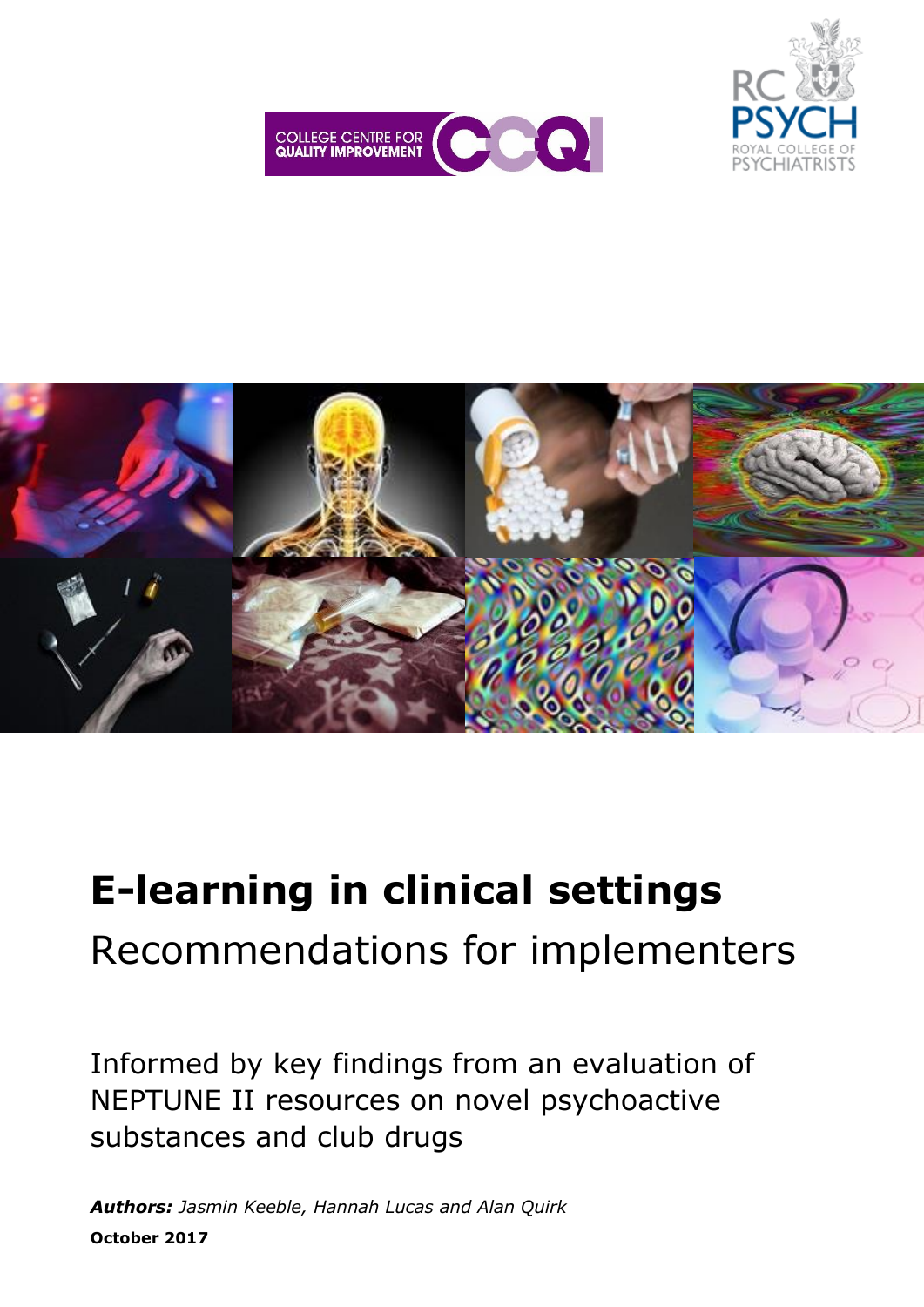# **Acknowledgements**

This evaluation was funded by the Health Foundation's Spreading Improvement programme. The Health Foundation is an independent charity committed to bringing about better health and health care for people in the UK.

These recommendations have been summarised from 'Evaluation of NEPTUNE elearning, an evaluation of NPS and club drug e-learning for clinicians'. The full report is available at:

[www.rcpsych.ac.uk/workinpsychiatry/qualityimprovement/research/novelpsychoactivetreatment.aspx](http://www.rcpsych.ac.uk/workinpsychiatry/qualityimprovement/research/novelpsychoactivetreatment.aspx) 

*Cover image credit: NEPTUNE e-learning modules.*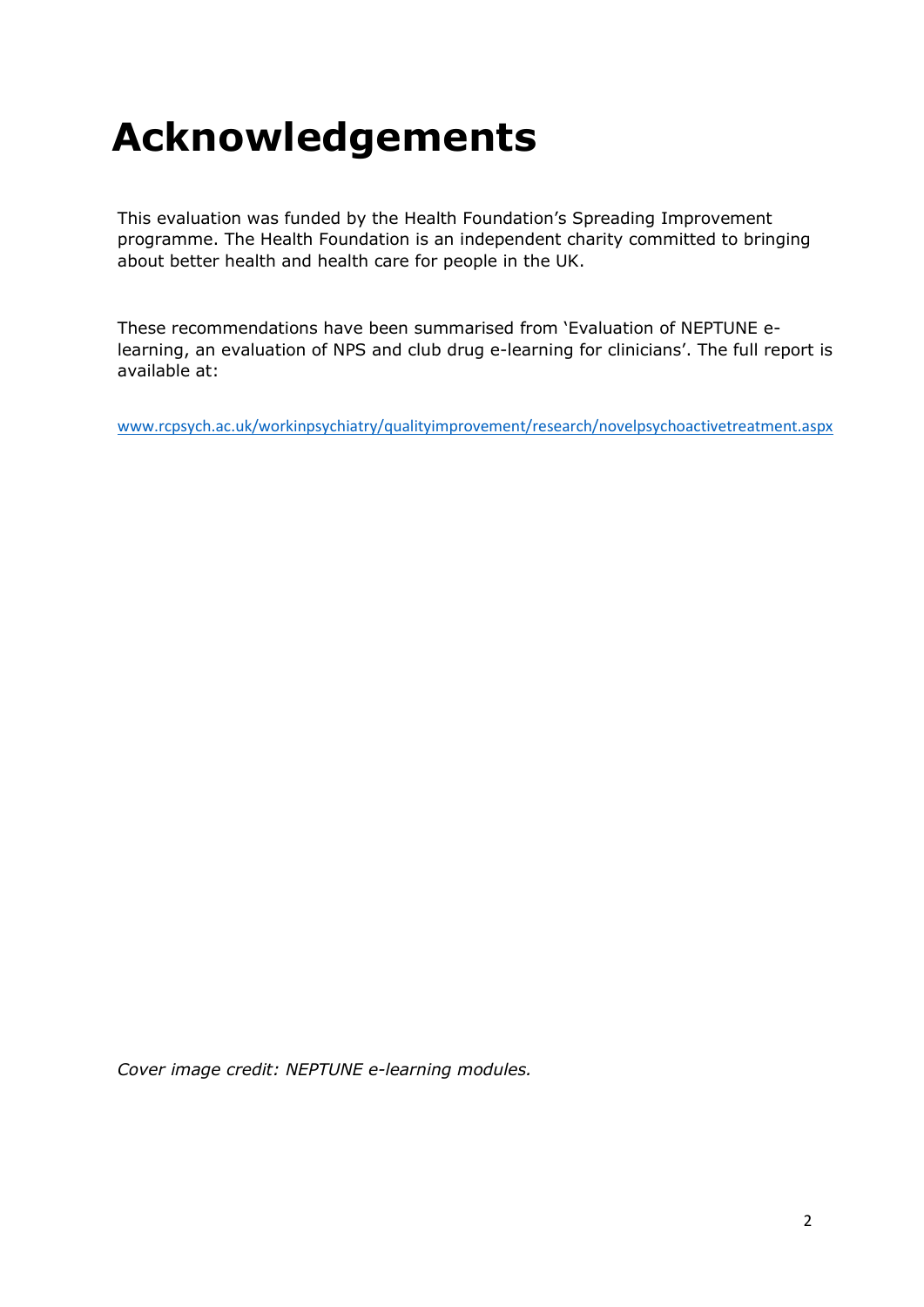# **Background and context**

### **What are NPS and 'club drugs'?**

Novel psychoactive substances (NPS) are usually compounds developed to mimic the effects of existing drugs. Before the Psychoactive Substances Act (2016) came into effect there was no legislation prohibiting trade of NPS in the UK. Hence, these substances have been referred to as 'legal highs' in the past. 'Legal highs' were marketed as 'plant food', 'bath salts', 'research chemicals', 'incense' or 'herbal highs' and typically labelled as 'not for human consumption', to avoid legal sanction. Club drug is a short-hand term used to describe a group of psychoactive substances that are typically used in dance venues, at house parties and at music festivals. Some substances are also used in a sexual context.



#### **The challenge**

NPS and club drugs can cause limited or no problems for some people. However, some users become acutely or chronically unwell physically, and suffer poor mental health. This causes people to present in a range of clinical settings, including emergency departments, sexual health services and specialist drug services. These presentations have sometimes been challenging for clinicians. There is limited knowledge on the pharmacology and toxicity of NPS and club drugs. This, combined with the diversity and proliferation of use and legal ambiguities, has led some clinicians to report a general lack of knowledge and confidence in managing these presentations.



#### **A solution…**

NEPTUNE (Novel Psychoactive Treatment UK Network) was setup to address the gap in clinicians' knowledge about managing acute and chronic problems resulting from the use of these substances. NEPTUNE produced clinical guidance for clinicians on how to identify use and minimise harms. The Health Foundation funded a subsequent phase of the project (NEPTUNE II) to translate the clinical guidance into a suite of e-learning modules for clinicians. The overarching aim was to develop an easily accessible and digestible resource for clinicians working in a range of settings. The rationale was that this group of professionals, who are often described as time-poor, would be more likely, and able, to start and complete an e-learning module than to read a clinical guidance document.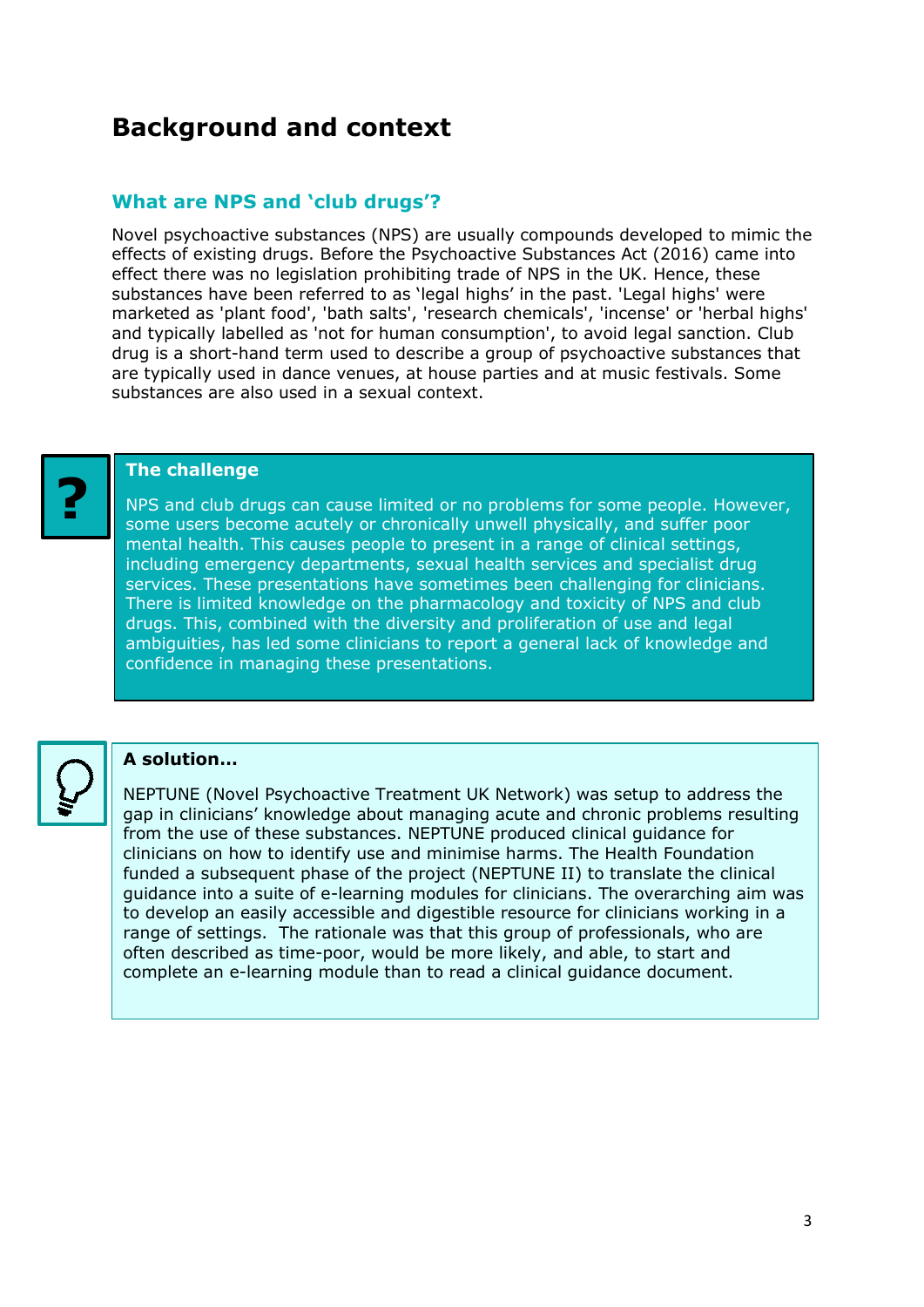#### **Why e-learning?**

There are some benefits of e-learning in clinical settings, as well as challenges that need to be overcome to ensure interventions are successful. The scope for individuals to tailor e-learning packages to their needs and preferences is a significant advantage. E-learning approaches also have the potential to reach a large number of clinicians in a cost-effective way, by removing the burden of clinician travel. However, it can be difficult to persuade clinicians to access and complete elearning. Two key challenges are a lack of time and technical access issues.<sup>i</sup>

#### **Evaluating NEPTUNE II**

The NEPTUNE development team wanted to pilot and evaluate their e-learning module, to understand how barriers to access and completion could be overcome. The team also wanted to understand how clinicians thought they benefitted from the module. The Health Foundation funded the Royal College of Psychiatrists' College Centre for Quality Improvement (CCQI) to independently evaluate NEPTUNE II resources, and specifically to explore:

- The barriers and facilitators to accessing and completing the e-learning module.
- What helps overcome these barriers.
- In what settings, and for whom, is it not possible to overcome these barriers.
- Perceived impacts of the module on knowledge and confidence in relation to NPS and club drug presentations.
- What effects, if any, this might this have on clinical practice.

A total of six services were purposively selected to cover settings where different types of NPS and club drug presentations were known to occur: sexual health services, specialist drugs

#### **35 in-depth qualitative interviews**

occur: sexual health services, specialist drugs<br>services and emergency departments. Two of each service type were included to help explore and explain emergent patterns. We also invited a small number of key stakeholders who were known to the NEPTUNE network to help us transfer and interpret findings for additional settings. We interviewed four stakeholder participants before and after the pilot period. Stakeholders worked with homeless populations, in prisons and with mental health service users. In total, 35 in-depth qualitative interviews were conducted.

This summary report highlights key findings and recommendations for future implementers of the NEPTUNE II module. However, we believe that these recommendations also apply to implementing non-mandatory e-learning in clinical settings more broadly.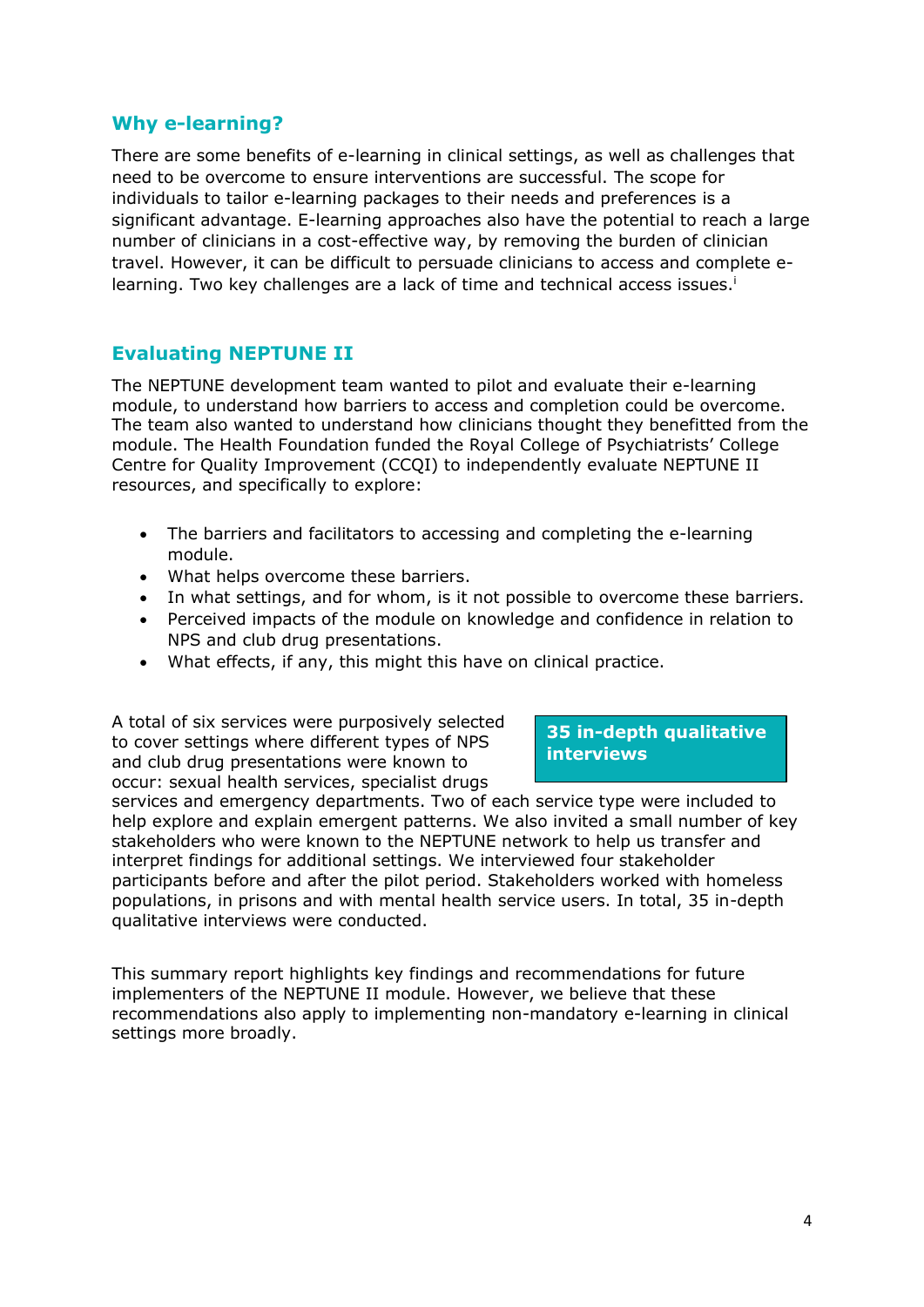## **Key findings**

When NEPTUNE's target audience (doctors, nurses, psychologists and some specialist drugs workers) completed the module they reported:

- An increase in knowledge about NPS and club drugs.
- A related confidence increase in managing these cases.<sup>1</sup>

For this group to benefit from the module they needed to perceive it as current and up-to-date. Therefore it was important that it was implemented in a timely way. Those outside of the target audience, however, found the module superfluous to the requirements of their jobs. There was a risk of this group attempting the module and advising their colleagues they did not think it was worth them investing their time in the module. This could deter people, including those from the target audience, from attempting the module. Therefore, it was important that implementers clearly explained the target audience of the module.

The rest of this summary report recommends ways future implementers of nonmandatory e-learning can implement modules in a timely way, clearly explain the target audience, and overcome other barriers.

**.** 

 $1$  Please note, this was to varied degrees, as elaborated in the full report.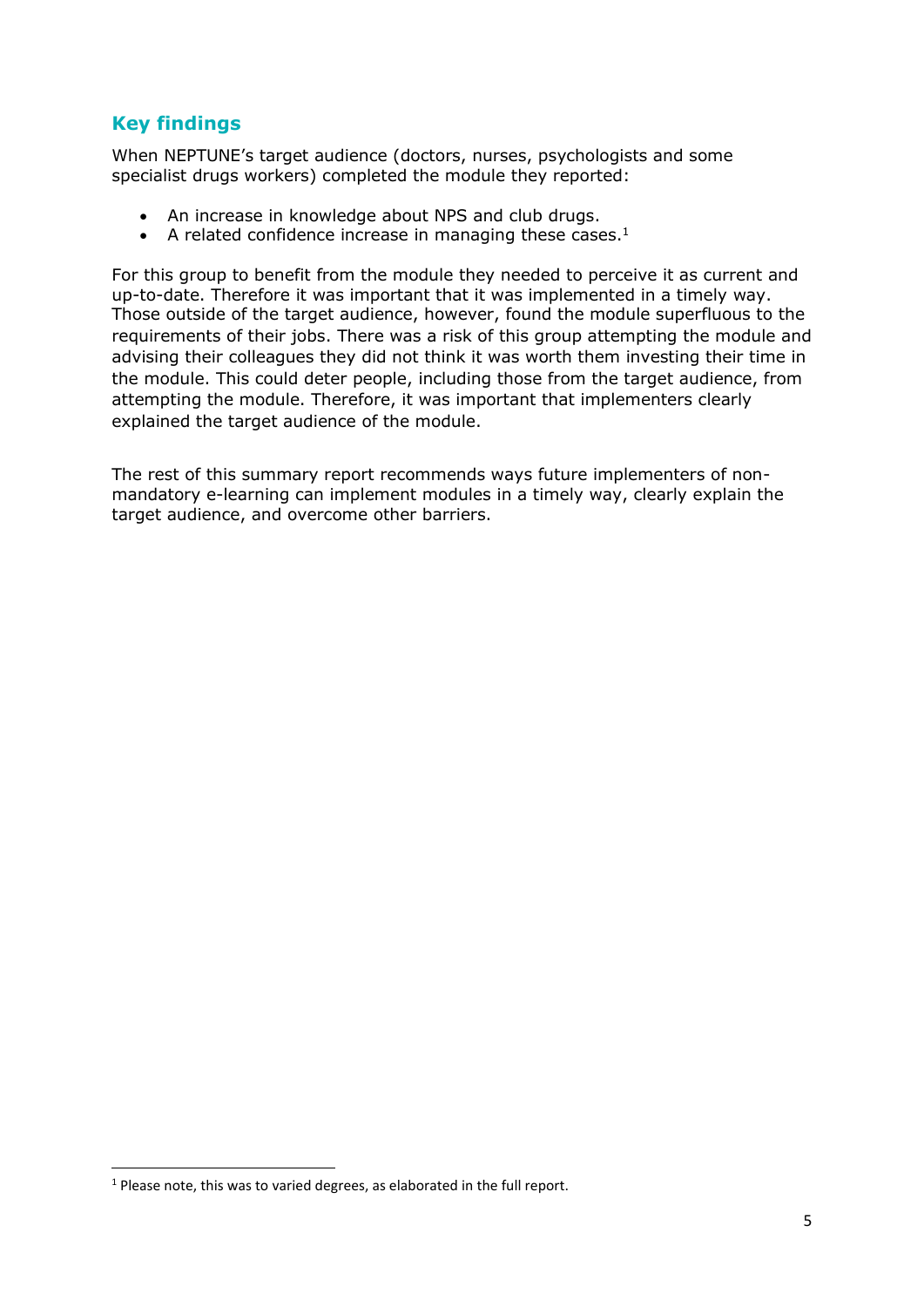# **Knowing your audience**

### **Appealing to individuals or managers?**

We found there were instances when it was more successful to persuade individuals to complete the e-learning modules, and other times when it was more helpful to target service managers. Two key influencing factors were:

#### **Views on the broader role of professional development**

At some services managers used professional development to help improve morale amongst staff. These services prioritised NPS and club drug training for their staff. We found it helpful to work with managers from these services to promote the e-learning module to staff.

#### **The size and structure of the service**

When services were large and disparate in nature, and included multiple sites and professional backgrounds, it was harder for service mangers (clinical leads and consultants) to directly influence training content. While these service managers agreed that NPS and club drug training was important, they were understandably, less inclined to encourage staff to complete the module, since it fell outside of the remit of their job.

In these settings, it might be more appropriate – and successful – to appeal to clinicians on an individual level, rather than through service managers.



**Recommendation:** It is important for future implementers to understand how individuals perceive their need for NPS training and service managers. This will help determine who it is best to target.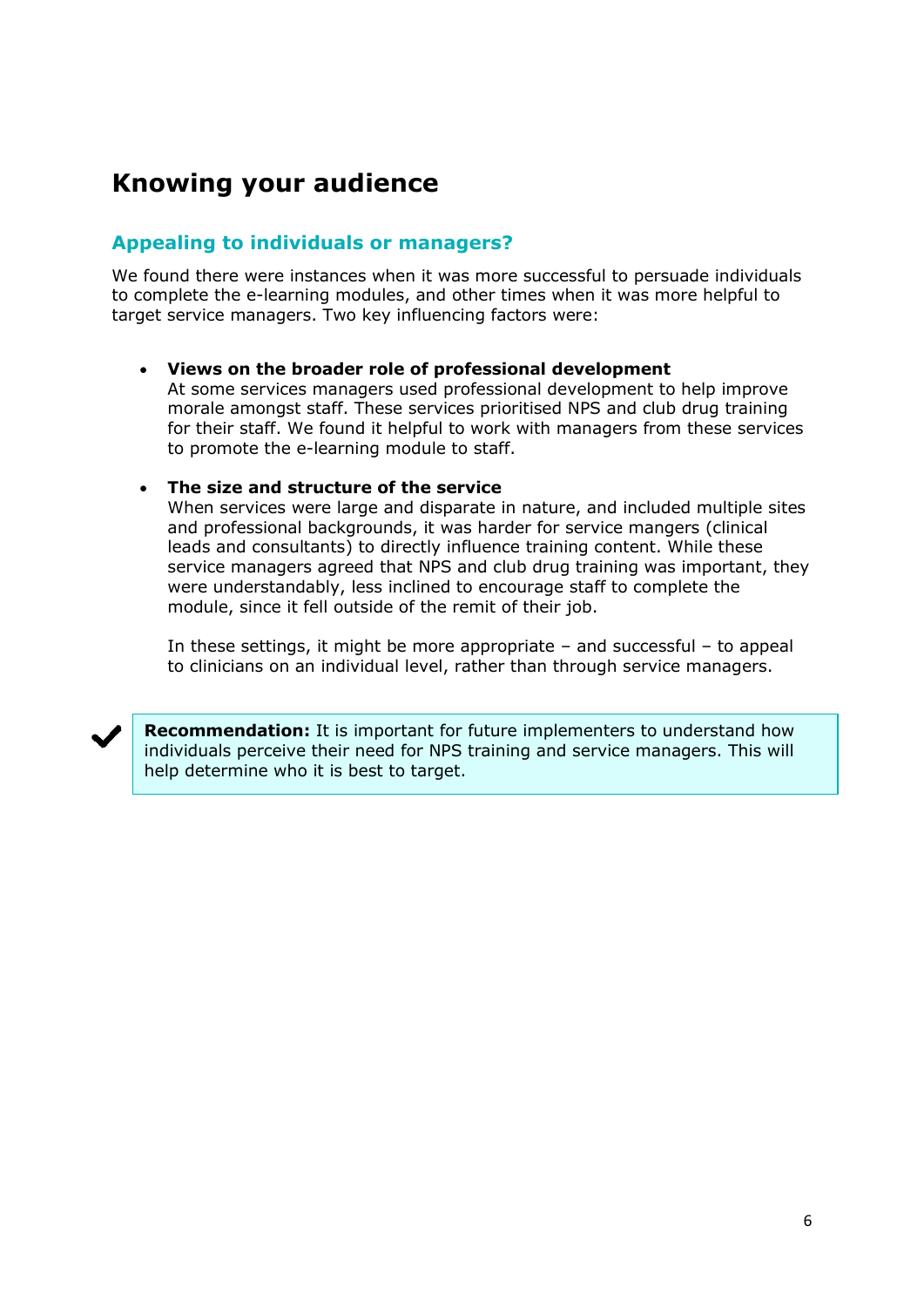#### **Understanding previous e-learning experience**

Previous experience of e-learning and professional background influenced receptiveness to e-learning as an approach. We propose three different types of elearning user:

#### **'Exasperated' user**

This type of user had a particularly challenging relationship with mandatory elearning, which was linked to stressful experiences of completing or asking others to complete modules. This made it hard to compartmentalise negative views associated with e-learning, to the point where it was sometimes difficult to identify any benefits. This type of user instead favoured face-toface training or reading. They were unlikely to proactively seek new e-learning opportunities, and would need to be highly interested in the subject matter of a non-mandatory module to complete it.

#### **'Mixed feelings' user**

E-learning was not always this type of users' preferred training style, but even when it was not they identified some benefits, for instance that it was convenient and saved time. They acknowledged there were good and bad quality packages, and could compartmentalise any negative experiences associated with mandatory modules. These users were more likely to do non-mandatory e-learning compared to 'exasperated' users, but would not necessarily go out of their way to find e-learning opportunities.

#### **'Enthusiastic' user**

For this type of user, any negative views of mandatory e-learning were offset by positive experiences of e-learning where they had quickly filled a knowledge gap. This type of user could separate negative experiences of mandatory e-learning, and sometimes adopted an '*I just have to do it'* approach. This group were most likely to proactively look for nonmandatory e-learning modules to fill knowledge gaps, and circulated them to colleagues when they were helpful. This group frequently had new knowledge gaps to fill. The group included emergency department medical staff, those working on clinical trials, and those who were new to their roles.

The 'exasperated' user was the hardest to persuade of the potential benefits of the module. We found that they either needed to have an interest or strong perceived need for more knowledge in the subject.

**Recommendation:** We recommend that future implementers consider how to appeal to the 'exasperated' user carefully when implanting non-mandatory elearning.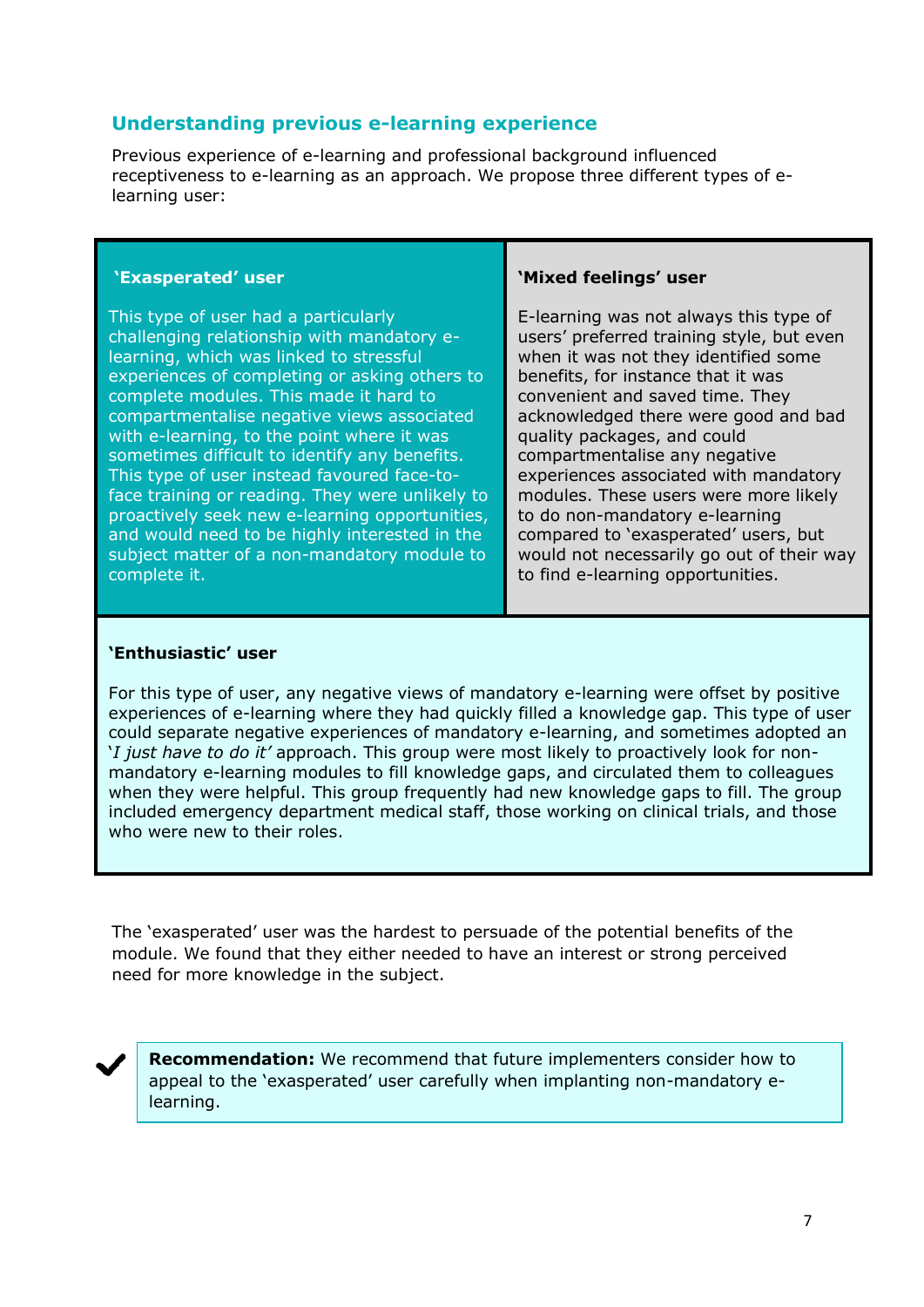# **Spreading and implementing e-learning**

We make three categories of recommendations for the implementation process of non-mandatory e-learning in clinical settings.

## **Implementation**

**Strategic buy-in:** The importance of strategic buy-in from the highest relevant authority was highlighted as essential. In prisons this was the governor, in NHS settings it was the trust, and in charitable organisations it might be HR or the chief executive. There were potential challenges in getting this buy-in across settings.

**Dissemination:** Wider awareness and understanding of NEPTUNE increased receptiveness to the module. This highlights the value of national and local dissemination activity in raising awareness and promoting credibility of the resources. When possible, we recommend investing in wide-ranging dissemination opportunities, in addition to a general invitation.

**Implementer:** People were more likely to complete the module when they respected the individual who invited them to complete it. It could be helpful for implementers to reflect on who does this role. Additionally, if the role is delegated, it is important to ensure the new person is given plenty of time and involved in early planning.



**Training curriculum setters:** Stakeholders suggested asking those who set the content of mandatory training programmes for clinicians to promote the module.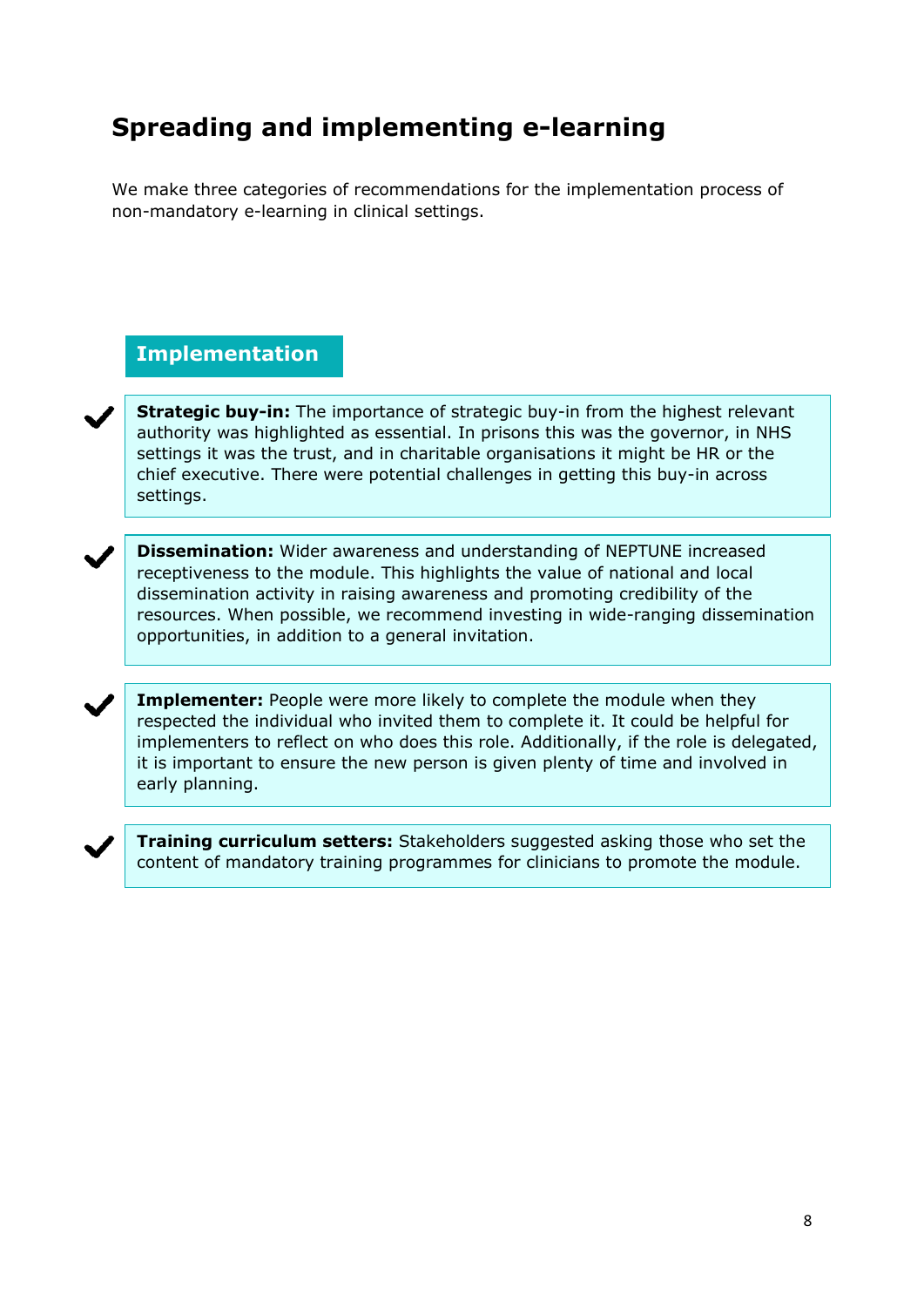## **Targeting**



**Audience:** Implementers should clearly explain who the module is for. If a service wants those from other professional backgrounds to complete a module, it is important first to test appropriateness before sending a general invite.



**Larger services:** At larger services which work across sites with less regular shifts it could be helpful for implementers initially to target a few staff (up to 10), to increase the sense of accountability and help the task feel more manageable.

**Purpose of resource and target audience:** Implementers need to clearly understand the purpose of any resource (and staffing groups for whom it is appropriate). This was especially important in settings with multiple professional backgrounds who had varied levels of contact/involvement with the e-learning content (in our case this was NPS and club drugs).

## **Spread**



**Providing an outlet for criticism:** Providing an outlet for criticism or feedback could mean the spread of the module is not impeded when someone does not like it. This could be done through a feedback button on the module itself, orally with colleagues, or via email.



**Allowing time:** We recommend that services allow time for the spread of elearning through informal networks. We found it can be a lengthy process (up to six months), which suggests there is value in sending reminder emails for some time after the initial invite.



**Varied rates of spread –** news might spread more quickly in some settings compared to others. For example, in prisons, informal information networks helped spread news quickly. First impressions of the module might be especially important in these settings.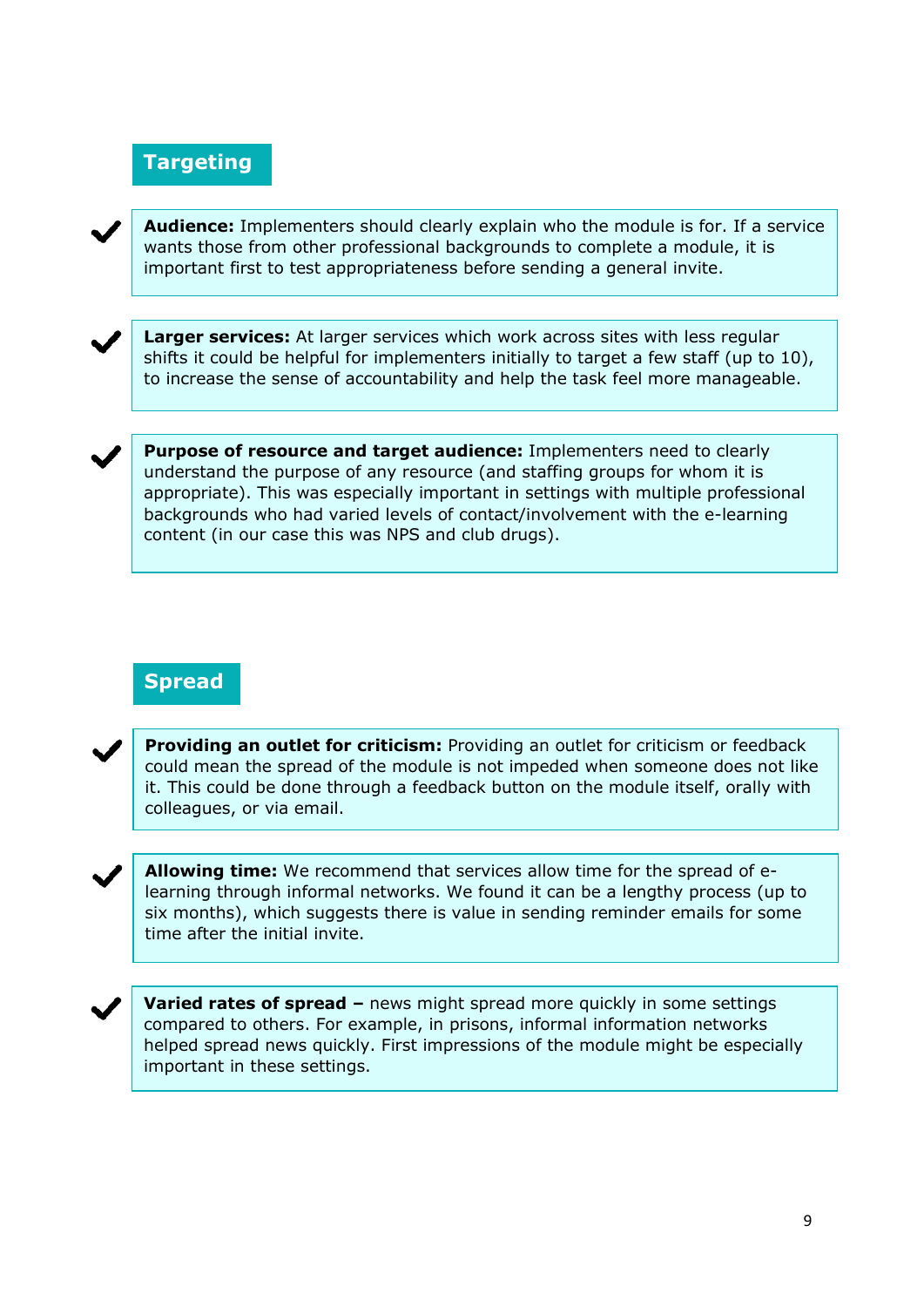# **Overcoming immediate barriers**

There was a group of people who were highly receptive to the NEPTUNE module; they were interested in the content, had a supportive manager and liked e-learning. However, it was still possible for this group to experience a range of immediate barriers that delayed or, in some cases, prevented completion altogether. We make three key recommendations for how implementers can overcome immediate barriers.

#### **Helping prioritisation**

We found that the time to complete the NEPTUNE module (typically 30-60 minutes) was not too long, in theory, and it should be possible for most clinicians to find this amount of time, if they prioritised it. However, the key challenge was prioritising a non-mandatory module. As one of our evaluation participants explained:

*'When people are really stretched for time if they are informed something is optional it doesn't always become a priority. If they've already got ten priorities they need to do and something is optional, unfortunately they don't always then add that into the priority list…[other priorities include] mandatory training, managing the service.'* **– mental health nurse, specialist drugs service**

When there was a focal event, like a teaching or training session on the subject matter (in our case NPS and club drugs), it was easier to prioritise completing the module. This created a deadline of sorts, because participants felt training sessions would be more useful if they came to it with a base level of knowledge; they would be better able to articulate their knowledge gaps and ask informed questions.

**Recommendation:** We recommend that future implementers arrange focal events when possible, to help clinicians prioritise completion.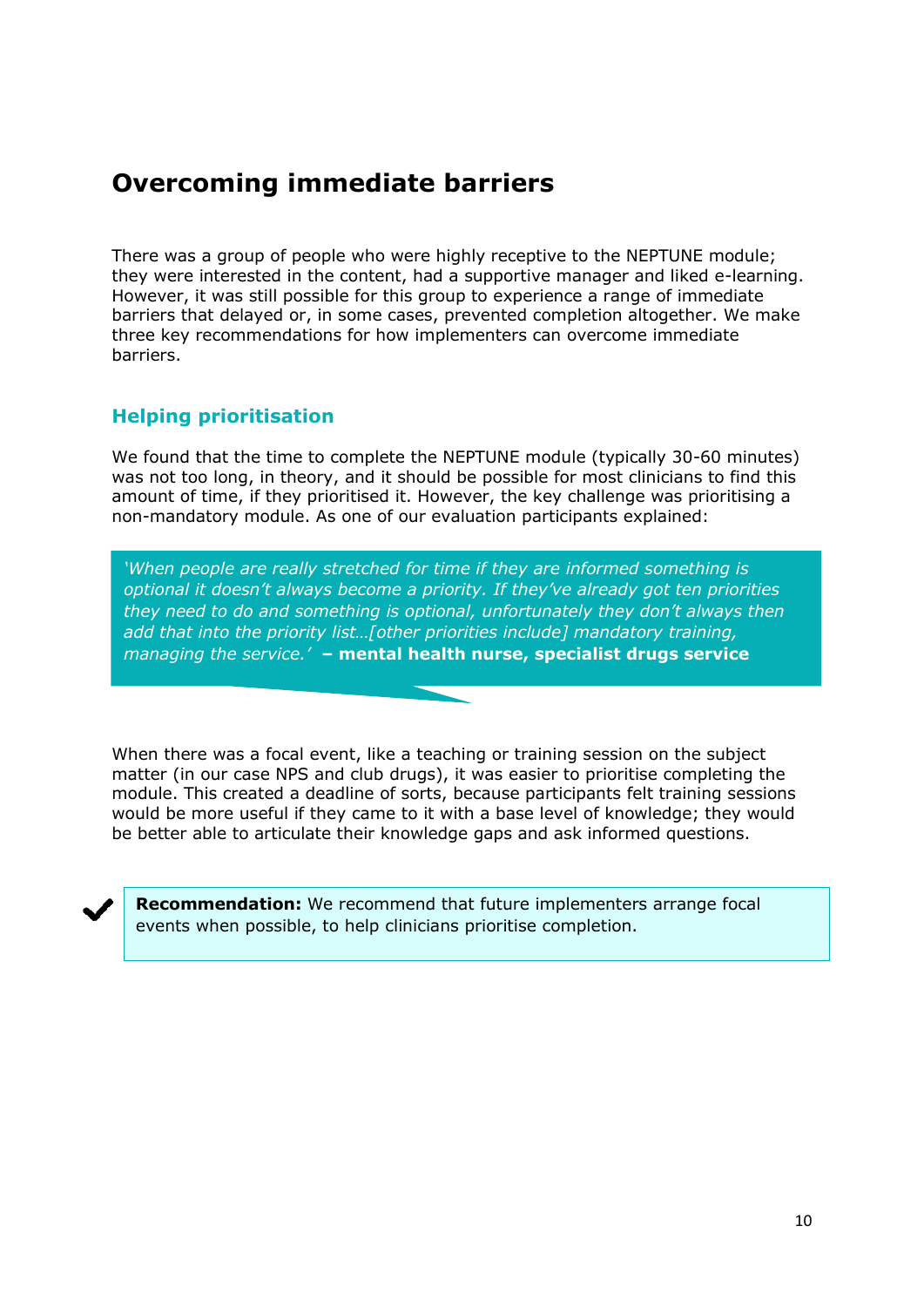## **Protecting and exploiting timing**

Participants reported that having time protected by their line managers to complete the module would be helpful, in theory. However, it relied on participants not having other, more pressing priorities that clashed with the allocated time. For example, a participant explained that they were unable to attend the weekly teaching session which had been protected for them to complete module because of an urgent deadline for another project.

**Recommendation:** We recommend that line managers and implementation sites work closely with their staff on an individual basis to identify a time when they could complete the module. This is especially relevant when time resource management tools were used, where line managers could ensure supervisees had enough office sessions booked in to support completion.

There were instances which participants identified as more opportune to receive an email about the NEPTUNE module compared to others. For example, in specialist drugs services Christmas was identified as a quiet period because it tended to be a time when service users did not want to address substance misuse problems.

Receiving the invitation close to appraisals also facilitated participants in completing the module. Completion of the module was used to demonstrate *'self-motivation'* and *'keeping up to date'*, for example. The continuing professional development (CPD) credit attached was a further motivating factor for doctors and nurses when they were close to revalidation deadlines.<sup>2</sup>



 $\overline{a}$ 

**Recommendation:** Implementers should reflect on – and exploit – any opportune times, for example, quiet periods and appraisal deadlines.

<sup>2</sup> However, another view was that incentivising non-mandatory modules with CPD points meant people did not engage with the content, but completed just for the points.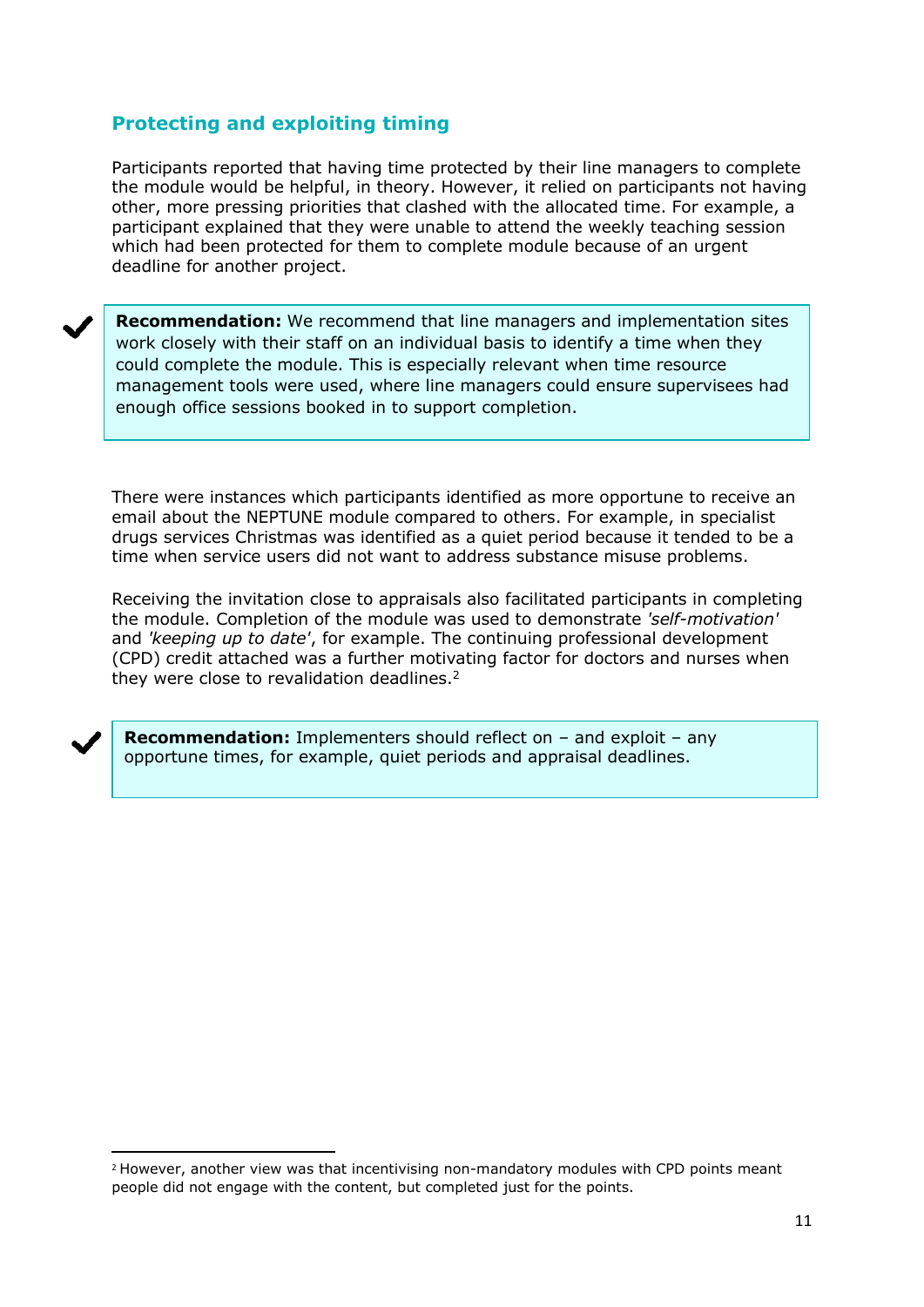#### **Increasing access**

Our participants reported that having their own laptop, or access to a quiet space clearly separated from clinical activity helped completion. Those who were prepared to complete the module at home felt they sidestepped potential technical and access issues because they had more control of their immediate environment.

**Recommendation:** Implementers should, when possible, provide staff with separate, non-clinical space to complete e-learning modules.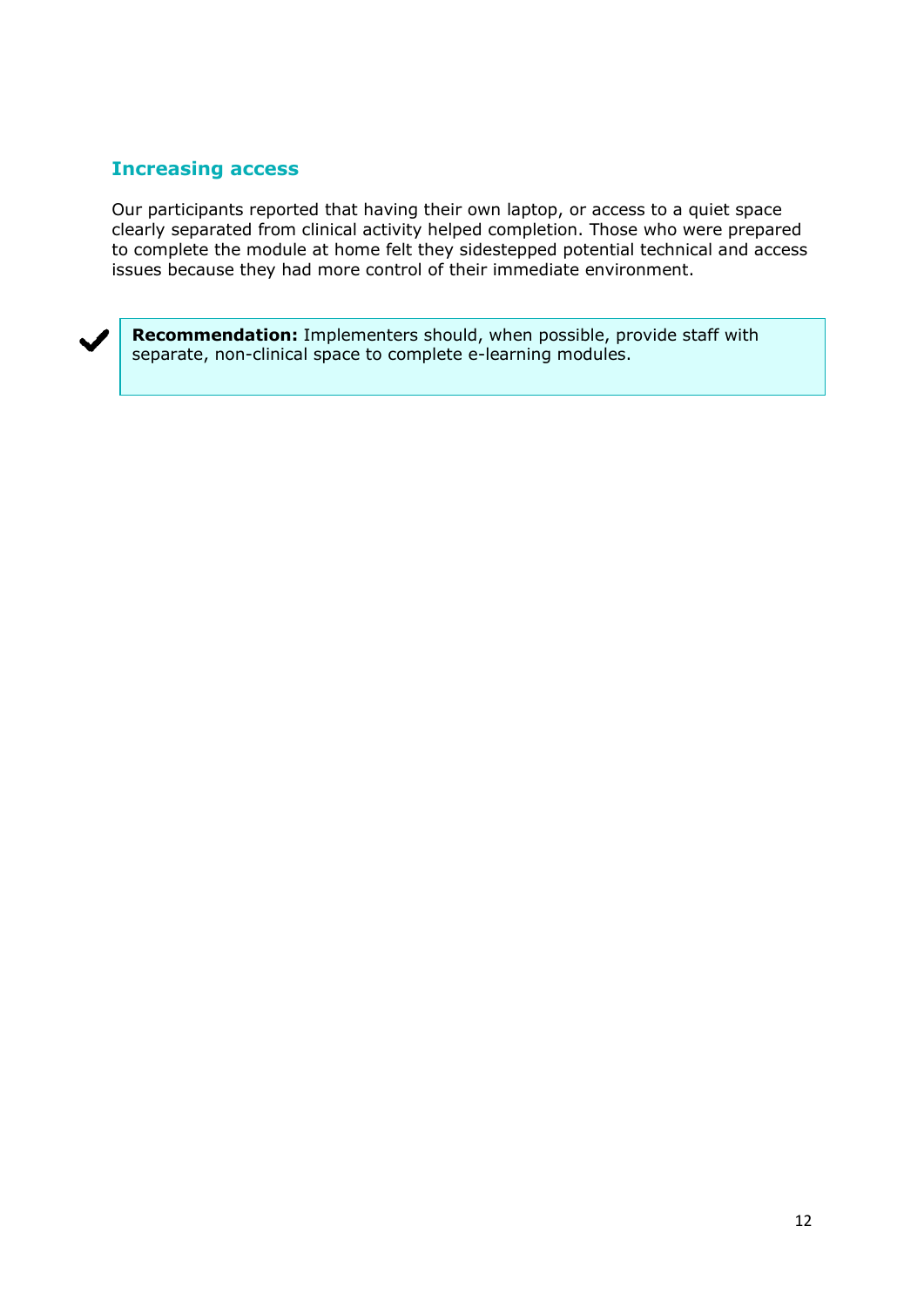1

 Wong, G., Greenhalgh, T., (2014), '*Internet-based learning for training health care professionals in-service',* Queen Mary, University of London. Available at: www.who.int/ehealth/resources/elearning\_inservice.pdf

<sup>&</sup>lt;sup>i</sup> Key points were summarised from the following sources:

NICE (National Institute of Health and Clinical Excellence) (2014), '*Development of local e-learning for relevant NICE guidance',*  Kent and Medway NHS & Social Care Partnership Trust. Available at: [www.nice.org.uk/sharedlearning/development-of-local-e-learning-for-relevant-nice-guidance#results](http://www.nice.org.uk/sharedlearning/development-of-local-e-learning-for-relevant-nice-guidance#results)

NICE (National Institute of Health and Clinical Excellence) (2016), '*NECS e-learning: antibiotic prescribing and antimicrobial stewardship in primary care',* North of England Commissioning support group. Available at: [www.nice.org.uk/sharedlearning/necs-e-learning-antibiotic-prescribing-and-antimicrobial-stewardship-in-primary-care](http://www.nice.org.uk/sharedlearning/necs-e-learning-antibiotic-prescribing-and-antimicrobial-stewardship-in-primary-care)